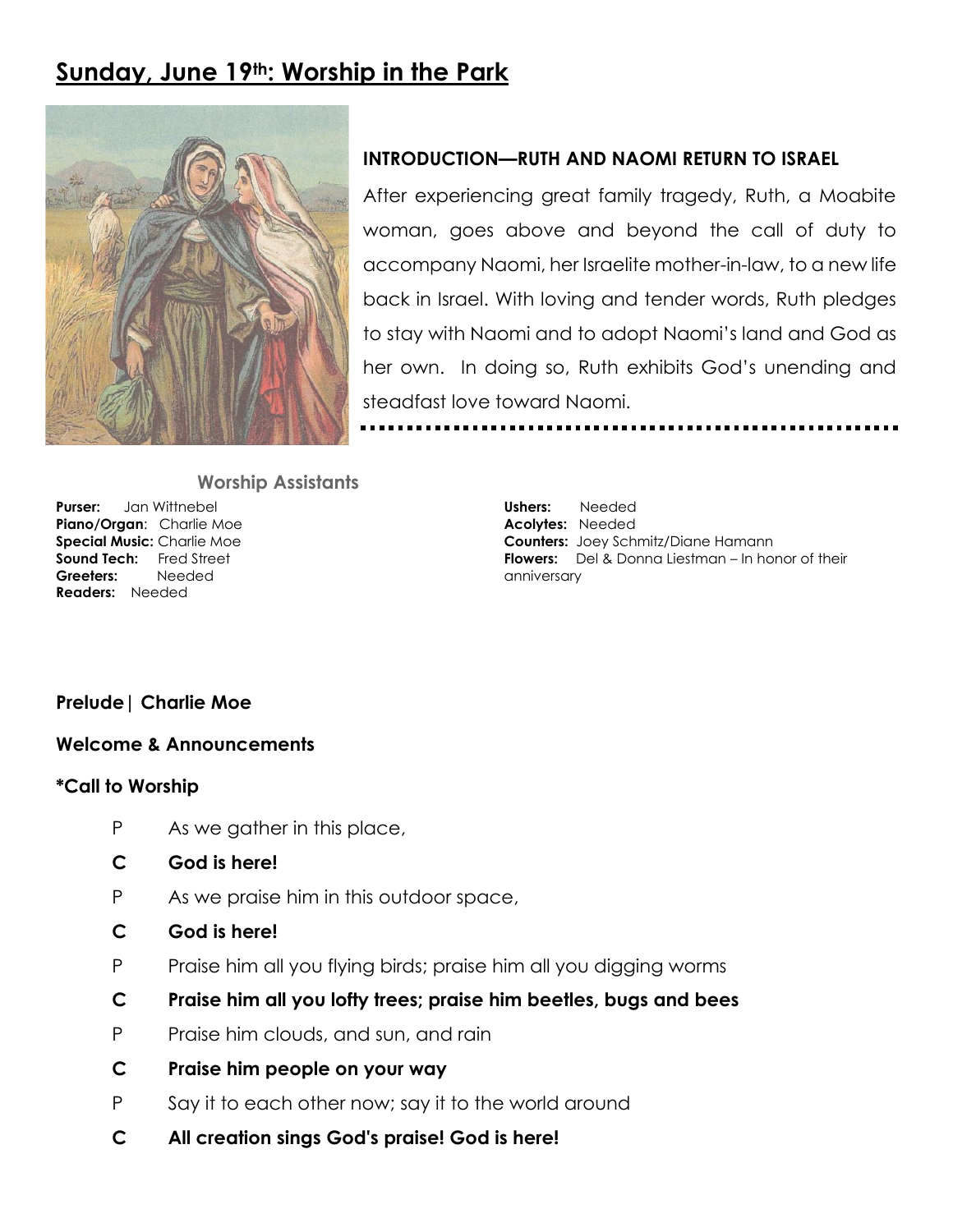# **\*Opening Hymn: ELW #858 "Praise to the Lord, the Almighty"**



#### **\*Blessing Prayer for Fathers**

P Heavenly Father,

Today we ask You to bless our earthly fathers for the many times they reflected the love, strength, generosity, wisdom and mercy that You exemplify in Your relationship with us, Your children.

We thank you and pray for: those fathers who have striven to balance the demands of work, marriage, and children with an honest awareness of both joy and sacrifice.

For those fathers who, lacking a good model for a father, have worked to become a worthy and virtuous father.

For those fathers who, despite marital discord, have remained in their children's lives.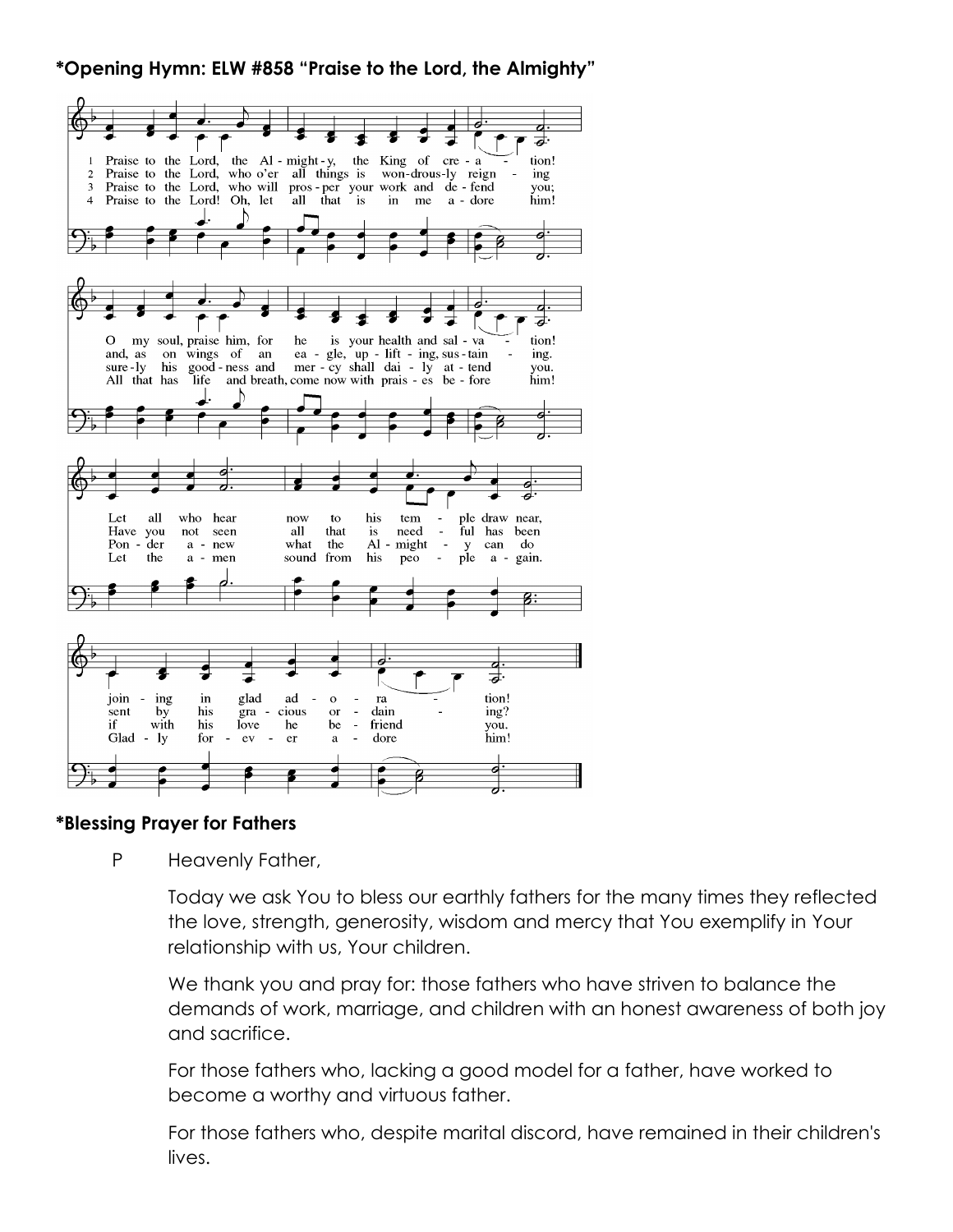For those fathers who, as stepfathers or adoptive fathers, freely chose the obligation of fatherhood and earned their children's love and respect.

For those fathers who have lost a child to death, and continue to hold the child in their heart.

For those men who have no children, but cherish the next generation as if they were their own.

For those men who have "fathered" us in their role as mentors and guides.

And for those fathers who have died, but who live on in our memory and whose love continues to nurture us.

This Father's Day we remember the many sacrifices fathers make for their children and families, and the ways--both big and small--they lift children to achieve dreams thought beyond reach. Bless them today and every day, we ask in Jesus' name.

**C Amen.**

# **\*Greeting**

P The grace of our Lord Jesus Christ, the love of God, and the communion of the Holy Spirit be with you all.

**C And also with you.** 

# **\*Prayer of the Day**

- P Let us pray. Lord,
- **C In these days of senseless shootings and endless wars, come to us when the desolation of grief lies heavy upon our shoulders, listen to us when the bitterness of disappointed dreams fills our days, and wrap your compassion around us when the loneliness of empty arms haunts our nights. Comfort us in the knowledge that you go where we go, you stay where we stay, and not even death can part us from your love, through Jesus Christ our Savior and Lord. Amen.**

# **The Word – Ruth 1:1-22**

In the days when the judges ruled, there was a famine in the land, and a certain man of Bethlehem in Judah went to live in the country of Moab, he and his wife and two sons. <sup>2</sup> The name of the man was Elimelech and the name of his wife Naomi, and the names of his two sons were Mahlon and Chilion; they were Ephrathites from Bethlehem in Judah. They went into the country of Moab and remained there.

<sup>3</sup> But Elimelech, the husband of Naomi, died, and she was left with her two sons. <sup>4</sup> These took Moabite wives; the name of the one was Orpah and the name of the other Ruth. When they had lived there about ten years, <sup>5</sup> both Mahlon and Chilion also died, so that the woman was left without her two sons and her husband.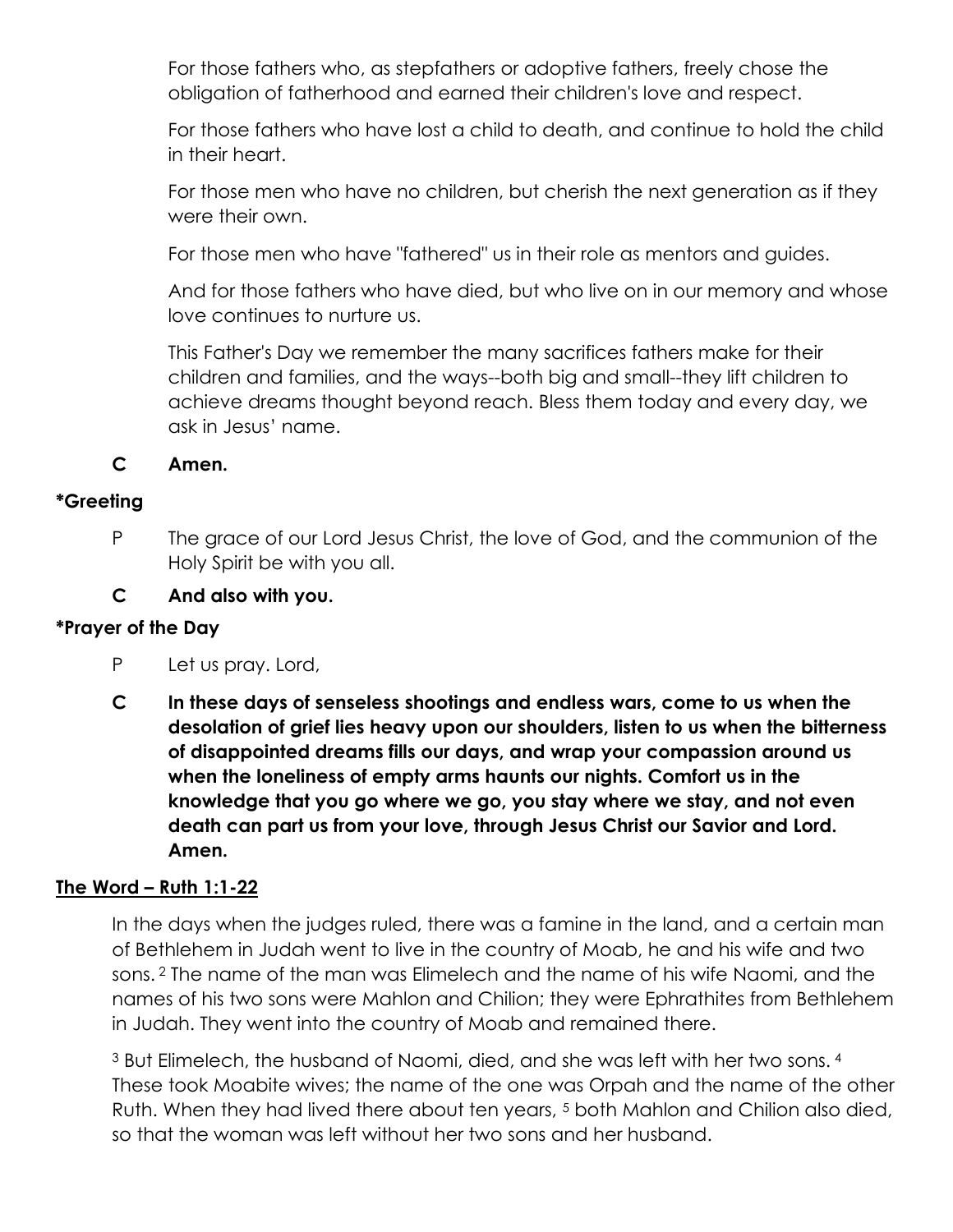<sup>6</sup>Then she started to return with her daughters-in-law from the country of Moab, for she had heard in the country of Moab that the Lord had considered his people and given them food. <sup>7</sup> So she set out from the place where she had been living, she and her two daughters-in-law, and they went on their way to go back to the land of Judah. <sup>8</sup>But Naomi said to her two daughters-in-law, "Go back each of you to your mother's house. May the Lord deal kindly with you, as you have dealt with the dead and with me. 9 The Lord grant that you may find security, each of you in the house of your husband." Then she kissed them, and they wept aloud. 10 They said to her, "No, we will return with you to your people." 11 But Naomi said, "Turn back, my daughters. Why will you go with me? Do I still have sons in my womb that they may become your husbands? <sup>12</sup> Turn back, my daughters, go your way, for I am too old to have a husband. Even if I thought there was hope for me, even if I should have a husband tonight and bear sons, <sup>13</sup> would you then wait until they were grown? Would you then refrain from marrying? No, my daughters, it has been far more bitter for me than for you, because the hand of the Lord has turned against me." <sup>14</sup> Then they wept aloud again. Orpah kissed her mother-in-law goodbye, but Ruth clung to her.

<sup>15</sup> So she said, "Look, your sister-in-law has gone back to her people and to her gods; return after your sister-in-law." 16 But Ruth said,

"Do not press me to leave you, to turn back from following you!

Where you go, I will go; where you lodge, I will lodge; your people shall be my people and your God my God.<sup>17</sup> Where you die, I will die, and there will I be buried. May the Lord do thus to me, and more as well, if even death parts me from you!"

<sup>18</sup> When Naomi saw that she was determined to go with her, she said no more to her.

<sup>19</sup> So the two of them went on until they came to Bethlehem. When they came to Bethlehem, the whole town was stirred because of them, and the women said, "Is this Naomi?" <sup>20</sup> She said to them,

"Call me no longer Naomi; call me Mara, for the Almighty has dealt bitterly with me.<sup>21</sup> I went away full, but the Lord has brought me back empty; why call me Naomi when the Lord has dealt harshly with me, and the Almighty has brought calamity upon me?"

<sup>22</sup> So Naomi returned together with Ruth the Moabite, her daughter-in-law, who came back with her from the country of Moab. They came to Bethlehem at the beginning of the barley harvest.

The word of God for the people of God.

**C: Thanks be to God.**

**Kids' Time| Pastor Angela** 

**Sermon | Pastor Angela**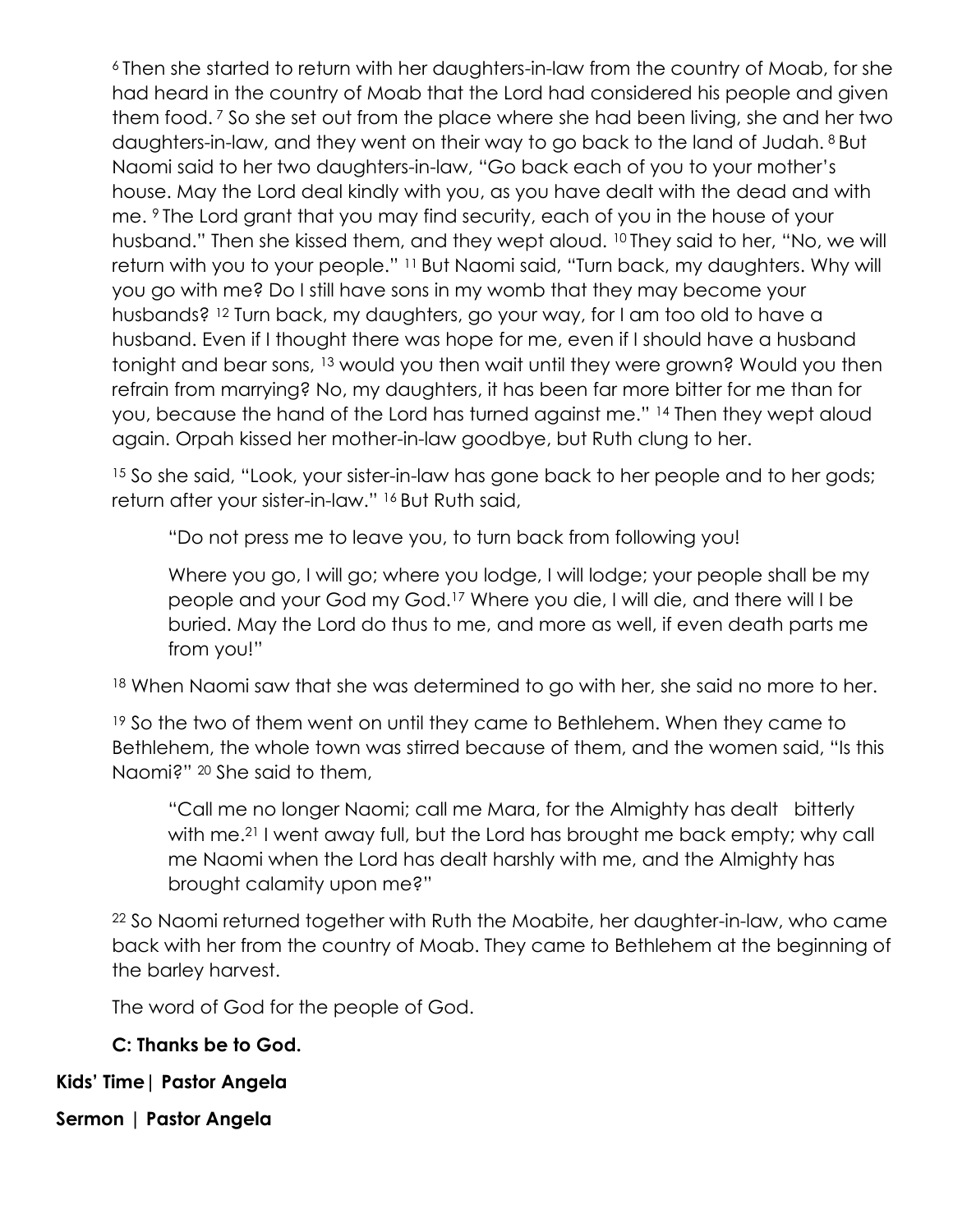#### **\*Hymn of the Day: ELW #733 "Great is Thy Faithfulness"**

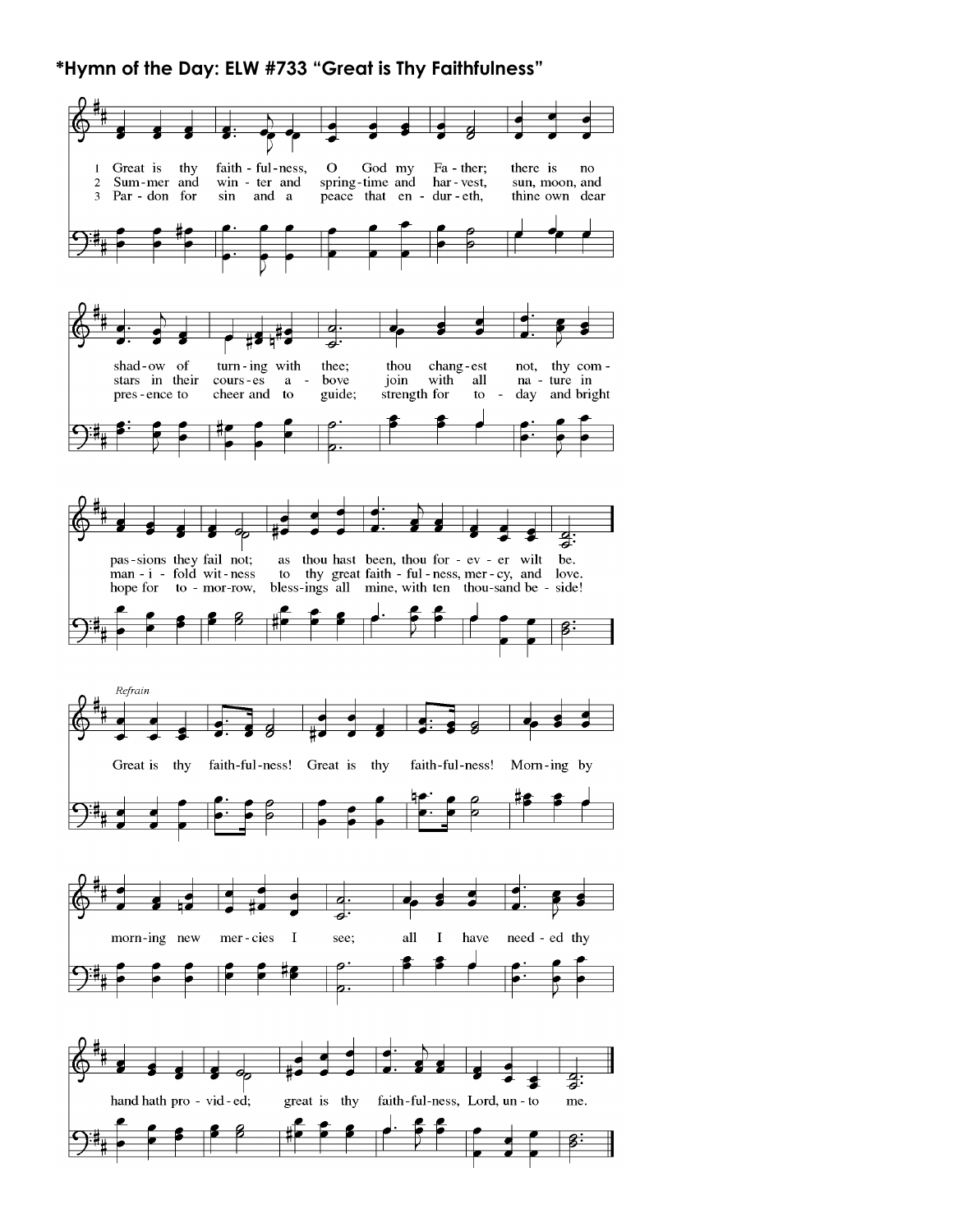### **\*Apostle's Creed**

**I believe in God, the Father Almighty, creator of heaven and earth.** 

**I believe in Jesus Christ, God's only Son, our Lord, who was conceived by the Holy Spirit, born of the virgin Mary, suffered under Pontius Pilate, was crucified, died, and was buried; he descended into hell. On the third day he rose again; he ascended into heaven, he is seated at the right hand of the Father, and he will come to judge the living and the dead.** 

**I believe in the Holy Spirit, the holy catholic church, the communion of saints, the forgiveness of sins, the resurrection of the body, and the life everlasting. Amen.** 

**Offering | Special Music Charlie Moe**

#### **\*Offertory Prayer**

- P Let us pray together. God of all creation,
- **C As grains of wheat scattered upon the hills were gathered together to become one bread, so let your church be gathered together from the ends of the earth into your kingdom, for yours is the glory through Jesus Christ, now and forever. Amen.**

#### **Prayers of the People**

P Lord, in your mercy, **C Hear our prayer** 

#### **Lord's Prayer**

**Our Father, who art in heaven hallowed be thy name, thy kingdom come, thy will be done, on earth as it is in heaven. Give us this day our daily bread; and forgive us our trespasses, as we forgive those who trespass against us; and lead us not into temptation, but deliver us from evil. For thine is the kingdom, and the power, and the glory, forever and ever. Amen.**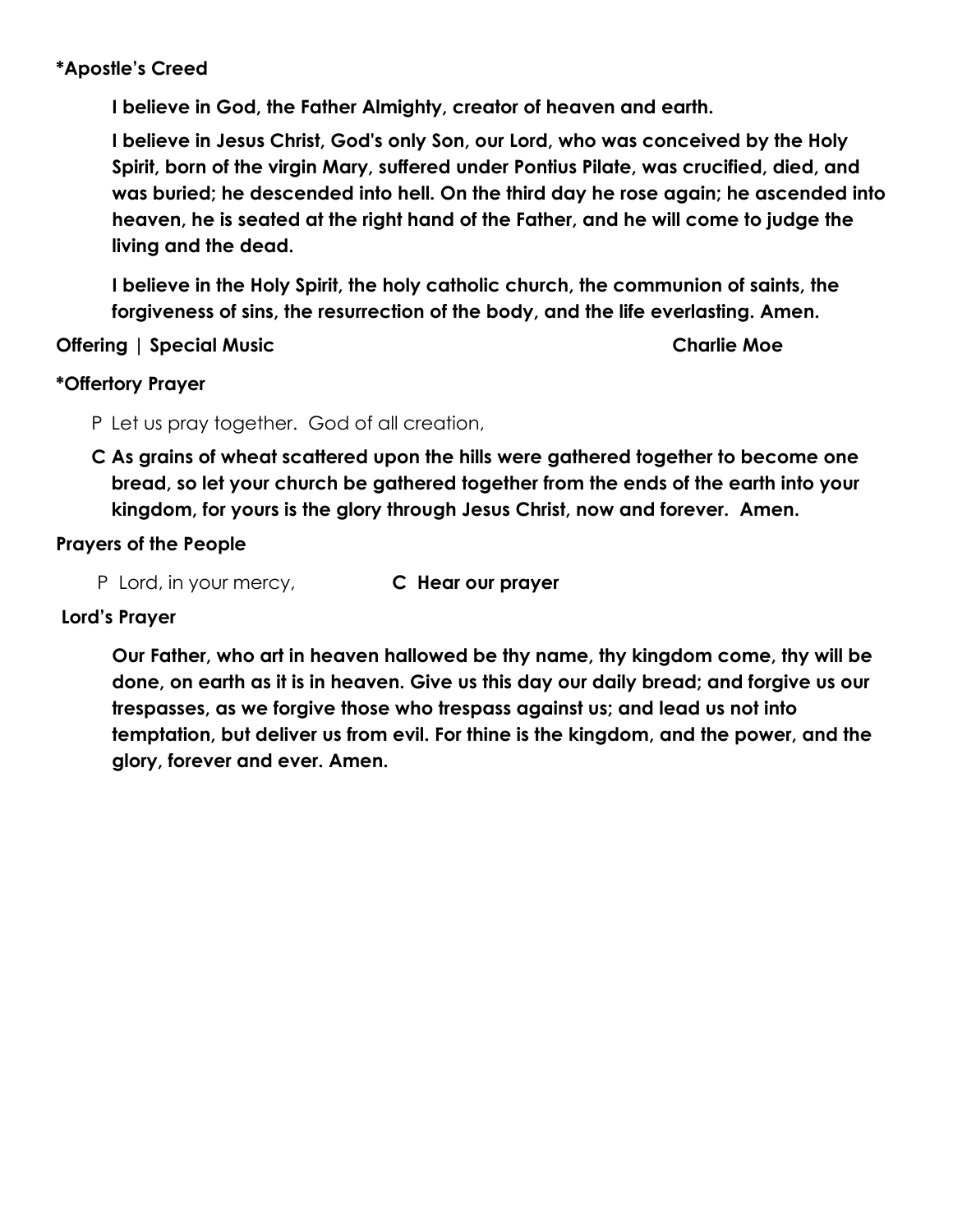**\*Closing Hymn: ELW #763 "My Life Flows On in Endless Song"**



## **\*Sending Blessing & Dismissal**

P Now may the one who is able to do immeasurably more than all we ask or imagine bless you and keep you now and forever.

## **C Amen.**

- P Go in peace, serve the Lord!
- **C Thanks be to God!**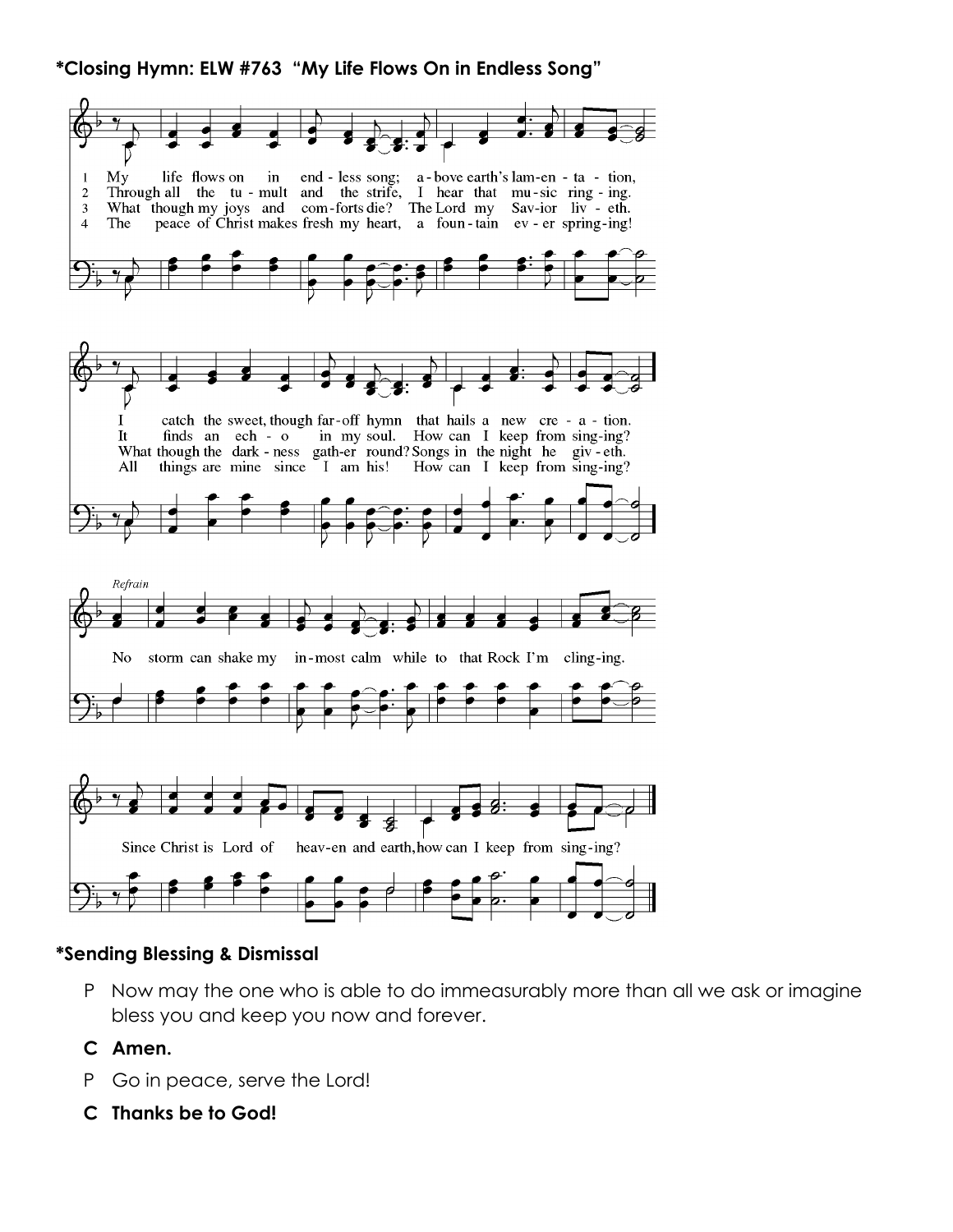# **Announcements**

#### **Thank you**

\*\* Thank you to everyone who participated in the Living IT Gala event!! Thank you for sharing your talents and works with the community!!

\*\* Thank you From The Trinity Women Witnessing to the World to the Outreach program and the Memorial committees for their support this year and throughout the past!!

## **Community Table – This Thursday, June 23rd at 4:30pm**

Grilling Season is HERE!!! Please join us Thursday, June 23rd from 4:30-6:30 PM at Trinity Crossing. On the menu this month are hamburgers, hotdogs, onions, pickles, chips, baked beans, coleslaw, rhubarb cake and rhubarb sauce. We'll see you on the 23rd!

We would love to have you come volunteer with us as well. Here is a link to Sign Up Genius or please call the church office at 763-389-2671. <https://www.signupgenius.com/go/10c094facae2aa7f58-princeton>

## **Small Study Groups**

- · **Men's Breakfast**—Men's Breakfast is the 4th Saturdays, 8am at the Church. Our next session will be **Saturday, June 25th.**
- · **Tuesday Morning Bible Study** Our Tuesday morning study meets **Tuesday mornings at 10am.**

· **Women's Bible Study** – We Meet the 3rd Thursday of the month. We will gather in the fellowship hall next **on July 21st, 2022.**

## **AA Meetings, Open & Welcome to All--Thursdays, 7pm here at TLC**

If you think you have a problem with alcohol-please attend. If you're interested in attending an AA meeting but this time doesn't work for you other meetings can be found by searching online using "AA Meeting Locator".



# **SEED, PLANT, PRODUCE SHARING**

The annual sharing has begun and will continue into October! To get started, you are invited to bring in plants and seeds that you'd like to share! Please make sure plants are in containers sturdy enough that they can be transported to their new home. When the growing season is underway, we invite you to bring in your extra produce to share! Once again there will be a table in the narthex available to place the seeds, plants, and vegetables/fruits. Leave something you have an abundance of, and/or take something you like! Even if you don't have a garden you are

invited to partake in the bounty that our local growers produce.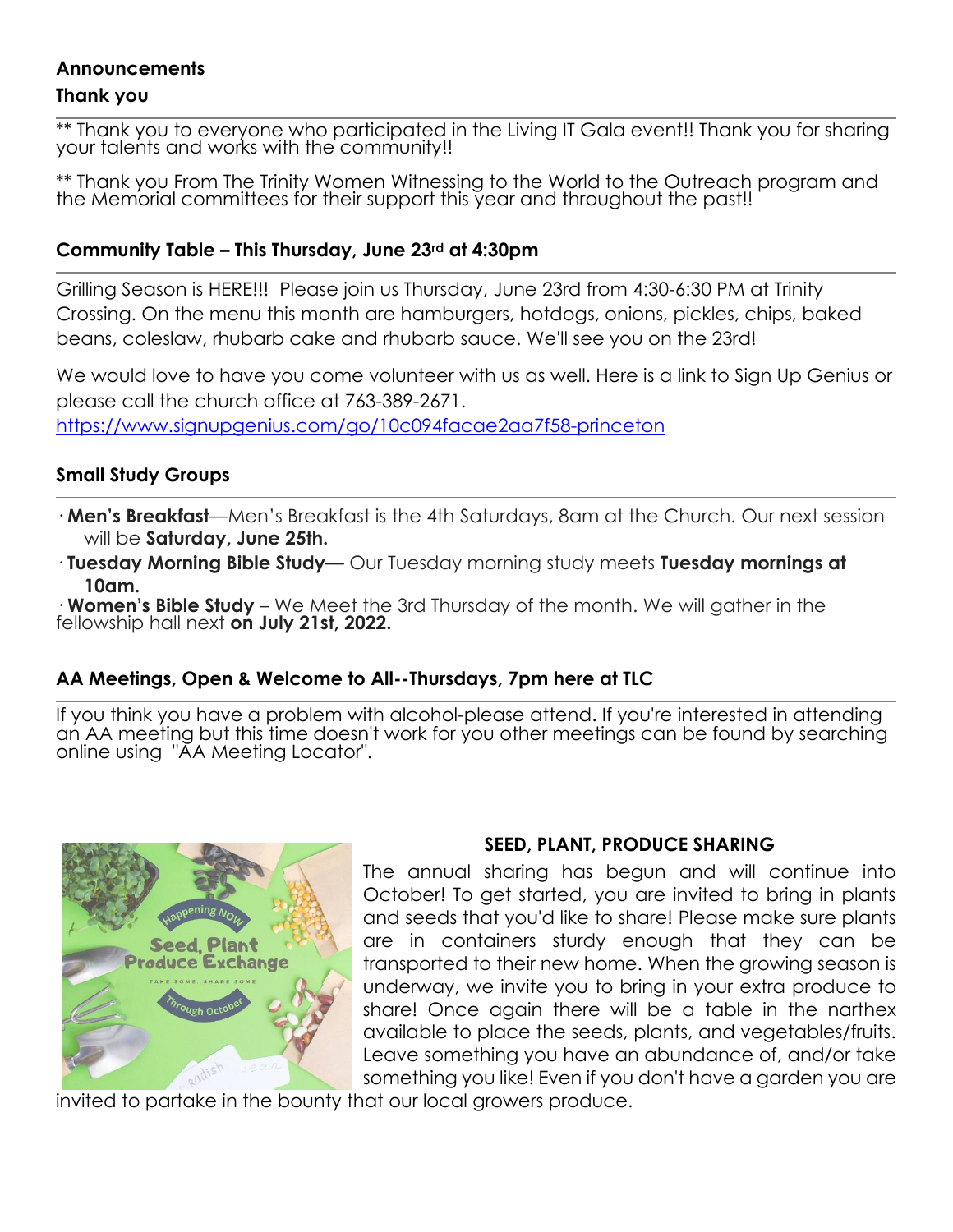# **Volunteer Opportunity**

We are looking for your church or youth group to help pack medical supplies to send to Ukraine!

We are working with medical supplies from nonprofit Matter 360. Supplies are packed in Isanti, MN and sent to Ukraine. Groups work best with around 10 volunteers. Having a nurse or person of medical background is helpful but not required. For scheduling or more information, please email:

# Oxlip2ukr@gmail.com



There are also some wonderful volunteer opportunities. If anyone is interested in getting a group together through Trinity and would like to coordinate – Please contact the office and we will start a list with a tentative packing day in advance. 763-389-2671 office@trinityprinceton.org

#### **Members Prayer List**

Tony Alferness Jeri Ann Bredemus Joe Clemensen Jan Dery Jim Dery Susan Deyle Katey Donais Lainey Druar Bob Duncan Dale Dunham Marlys Hanson Bruce Lacher Greg Larsen Del Liestman Donna Liestman Eric Lukkari Chellis Matz Jean Miller Pastor Mike Pancoast Ed Peterson Bev Reed Warren Reed Dina Scandinato Carol Skare Brenda Smith Anne Stevenson Curtis Strombeck Don Tessmer Joyce Tessmer

Prudence Tessmer & family Ardy Tourville Barb Wicktor Russ Wicktor Dean Winslow Ginny Winslow

#### **Family Members & Friends**

Ben (Judy & Bill Hilliard's nephew son's ) Peter Berry (Mary Berry's son) Diane Boser (Friend of Dan & Jean Anderson) Gene Brown (Pastor Mike's uncle) David Doerfler (Pastor Mike's uncle) Jan Gale's daughter Jamie Joan Gessar (Courtney Hoppe's mother in-law) Johnathan Gillette (Friend of Liz Christensen) Pastor Karl Jacobson

(friend of the Pancoast family) Evelyn Kingma (June Kunkel's sister inlaw) Randall Lundgren (Debi's Pederson's nephew) Dale McLaen (Darcee Larsen/Laurel McKenney's brother in-law) Esther Neussendorfer (Danette Scepurek's grandmother) Janice Omtvedt (Ingrid Bavier's mother) Elliott Pancoast (Pastor Mike's dad) Tracy Pidde( Princeton 3rd grade teacher) Rob Savage ( Friend of the Keller family) John Schmid (family of Mike & Linda Baumann) Andy Struthers (Maria

Barlage's brother) Mauricio Trujillo (friend of the Patnode and Miller families) Patty Thul's Sister Sheri Scott Wallin (Char Kramersmeier's son) Ronda Wetzel (daughter of Andrea & Ron Sandusky)

#### **Serving in the Military**

Andrew Anderson Jacob Benver Eden Betzler Lacee Broding Riley Broding Ronald Duresky Riley Forland Derek Hanson Hunter Lestrud Kenzi Lytle Anthony Mandt David McCarney John McCarney Zachary Morisset Ben Noard Parker Pedersen Mario Scandinato Jaden Thimmesch